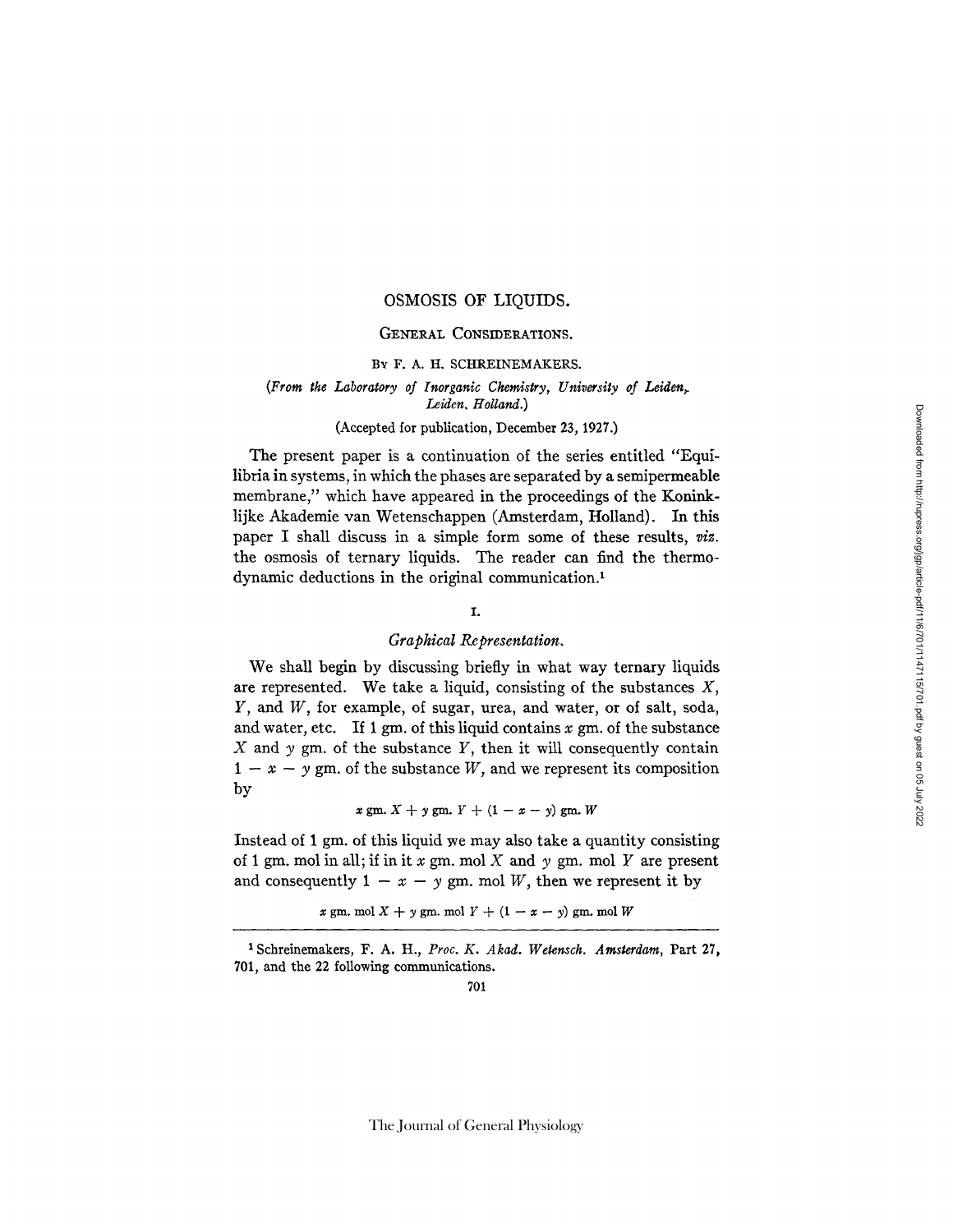In general, therefore, we may represent the composition of a liquid by x quantities of  $X + y$  quantities of  $Y + (1 - x - y)$  quantities of  $W$  in which "quantities" may denote gm. as well as gm. mol.

We represent the composition of this liquid by a point of a rectangular triangle  $W X Y$  (Fig. 1); we take  $W X = W Y = 1$ .

As the liquid contains  $x$  quantities of  $X$  and  $y$  quantities of  $Y$ , we take  $W b = x$  and  $W a = y$ ; then point q represents the X and Y quantities of the liquid, we now have  $qa = x$  and  $qb = y$ . From the figure follows  $qb = Wa$  and  $qa + qc = ac = aY$ ; as  $Wa + ay = 1$ , we find:

$$
qa + qb + qc = 1
$$

$$
\mathsf{or}\quad
$$



Consequently  $qc = 1 - x - y$ . The line *qc* represents, therefore, the  $W$  amount of the liquid. Consequently the point  $q$  represents a liquid which contains  $qa = x$  quantities of  $X$ ,  $qb = y$  quantities of Y, and  $qc = (1 - x - y)$  quantities of W; therefore it not only indicates the  $X$  and  $Y$  quantities but also the  $W$  quantity of the liquid. If point q is situated on side W X then  $y = 0$ ; the liquid then contains only W and X. If point q is situated on side W Y then  $x = 0$ ; the liquid then contains only  $W$  and  $Y$ . If  $q$  is situated on side  $XY$ then  $(1 - x - y) = 0$ ; the liquid then contains only X and Y.

If q coincides with the angular point W, then  $x = 0$  and  $y = 0$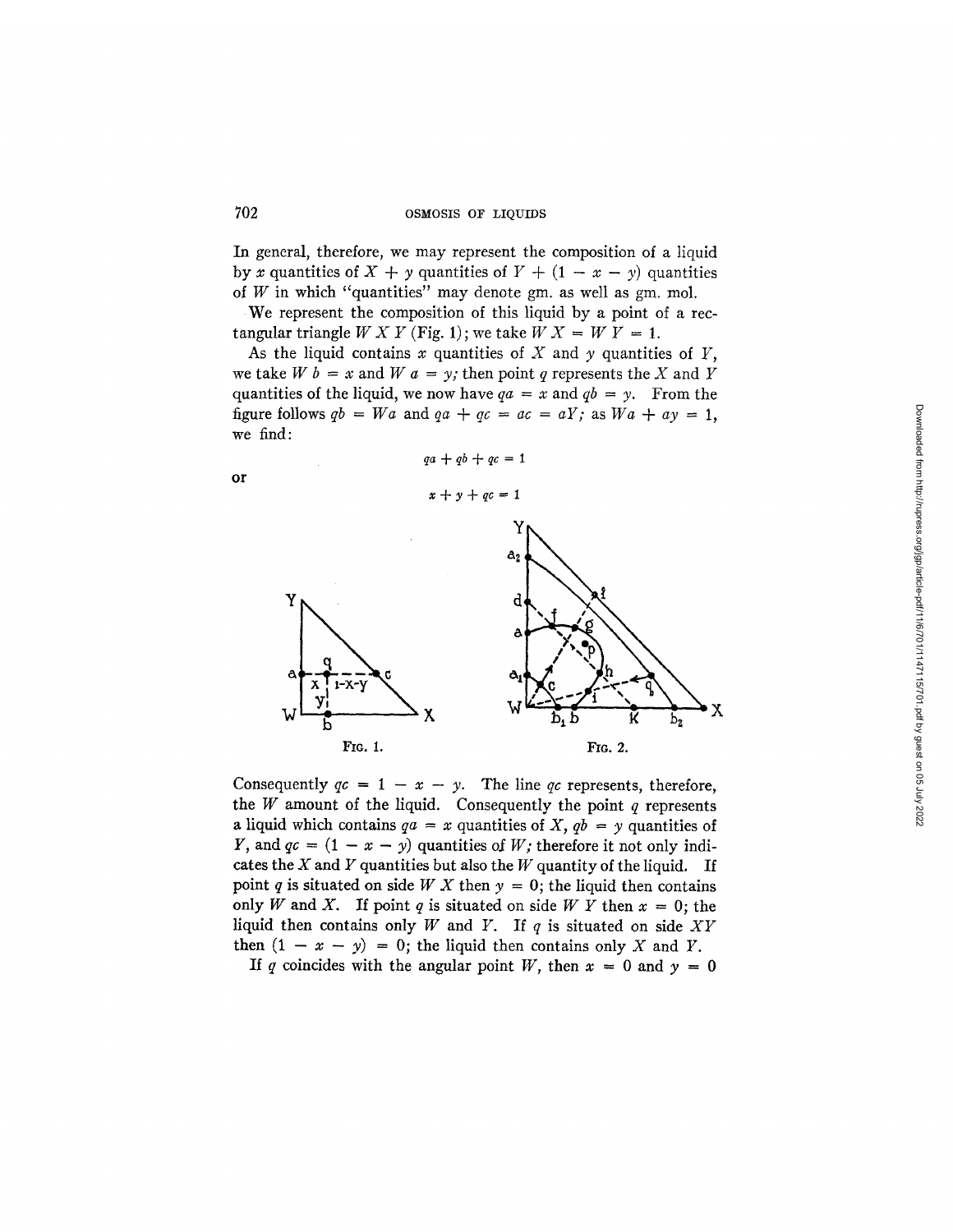and  $(1 - x - y) = 1$ ; the liquid then consists of W (water) only. In a corresponding way we see that point  $X$  represents the pure substance  $X$  and point  $Y$  the pure substance  $Y$ .

Consequently we find the angular points of the triangle represent the three pure substances, W, X, and *Y:* the sides represent binary liquids, *viz.* liquids which contain either  $W + X$  only or  $W + Y$ only or  $X + Y$  only; the points within the triangle represent the ternary liquids which contain  $X + Y + W$ .

In Fig. 1 we draw an imaginary line through point q, parallel to *XY;*  then in all points of this line  $1 - x - y$  has the same value; this means that all liquids of this line have the same  $W$  amount. This W amount grows larger the nearer this line runs to point  $W$ .

If in Fig. 2 we imagine, for example, *dK* parallel to *XY* then the liquids  $d, f, h$ , and K must have the same W amount; this will be larger than that of the liquids  $g$ ,  $p$ ,  $q$ , etc., which are situated on one side of this line, but smaller than that of the liquids  $a, b, c, i$ , etc., which are situated on the other side.

We take two liquids,  $L_1$  and  $L_1'$ , with the respective compositions:

 $x_1$  quant, of  $X + y_1$  quant, of  $Y + (1 - x_1 - y_1)$  quant, of W  $x_1'$  quant, of  $X + y_1'$  quant, of  $Y + (1 - x_1' - y_1')$  quant, of W

If we mix  $n_1$  quantities of  $L_1$  with  $n_1'$  quantities of  $L_1'$  we get  $n_1 +$  $n_1$ ' quantities of a new liquid L, the composition of which we represent by

x quant. of 
$$
X + y
$$
 quant. of  $Y + (1 - x - y)$  quant. of W

As those  $n_1 + n_1'$  quantities of L contain in all  $n_1 x_1 + n_1' x_1'$  quantities of X and  $n_1 y_1 + n_1' y_1'$  quantities of Y, it follows that:

$$
x = \frac{n_1 x_1 + n'_1 x'_1}{n_1 + n'_1} \qquad y = \frac{n_1 y_1 + n'_1 y'_1}{n_1 + n'_1} \tag{1}
$$

so that the composition of the new liquid  $L$  is known. We represent those liquids  $L_1$  and  $L_1'$  in Fig. 3 in which the sides W X and W Y have only been drawn partially by the points 1 and 1', and liquid L by point e. With the aid of (1) we now can show: point e is situated on line 1-1' and divides it into the parts 1-e and *l'-e;* for the length of those parts is valid:

$$
1-e:1'-e = n_1':n_1
$$
 (2)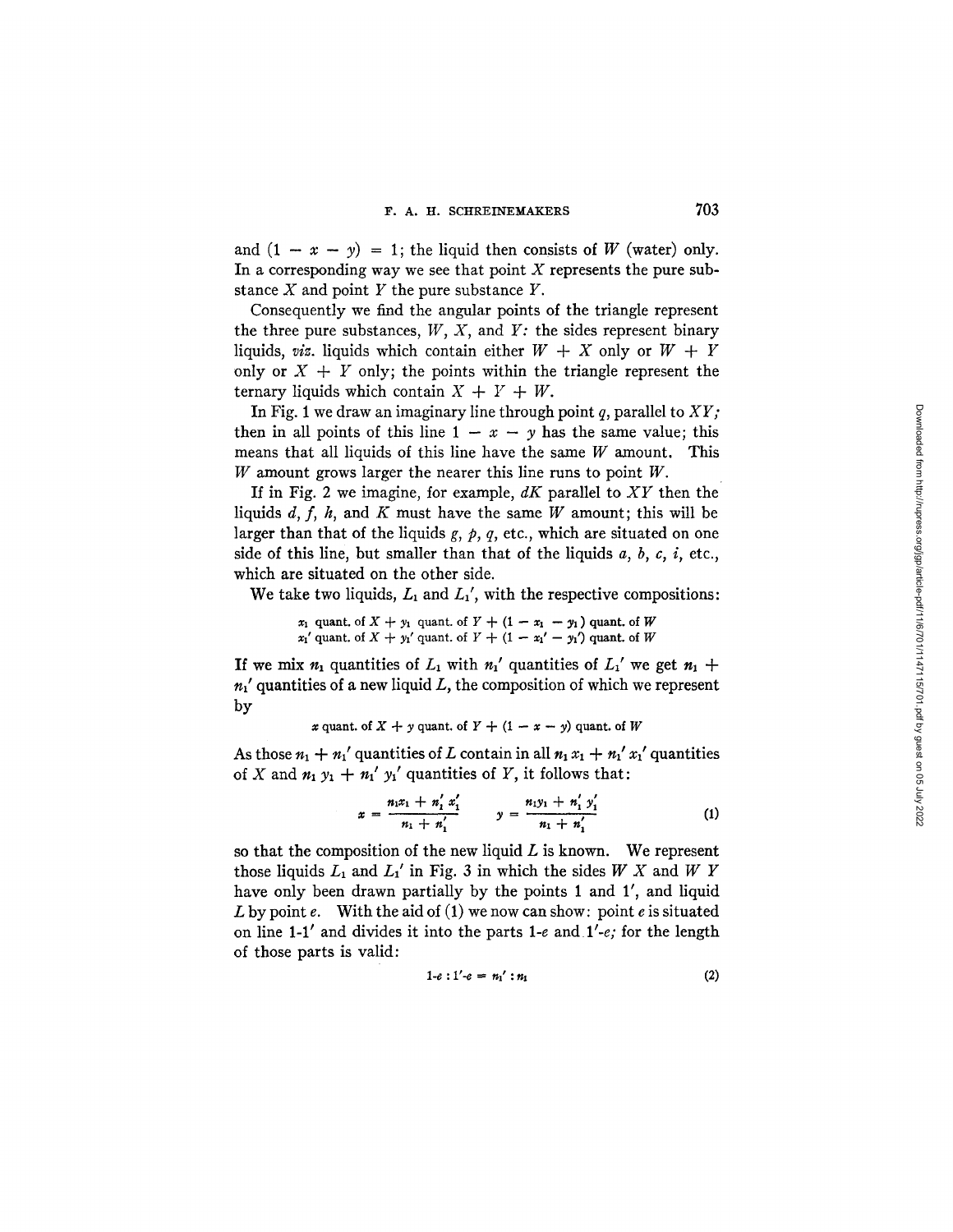Of the many things which may be deduced from this we shall only discuss those which will serve our purpose later on; among other things we find: If we continuously add to a certain quantity of liquid  $L_1'$  liquid  $L_1$ , then  $L_1'$  proceeds along the line 1-1' starting from point 1' towards point 1. If to liquid  $q$  of Fig. 2 water is added, it will, therefore, proceed along line *qW* in the direction of the arrow; consequently it is continually coming nearer to point  $W$ . If we withdraw water from a liquid, then this will move in the opposite direction; if, for example, we withdraw water from liquid  $c$  (Fig. 2) then this will proceed along the line  $c \cdot l$  in the direction indicated by the arrow.

We shall now call  $n_1 \times L_1 + n_1' \times L_1'$  a complex of  $n_1$  quantities of  $L_1$  and  $n_1'$  quantities of  $L_1'$ . This is represented in Fig. 3 by point e. It is of no account here whether the liquids of this complex mix with one another totally or partially or not at all or whatever might result from them. If, for example,  $n_2$  quantities of  $L_2$  and  $n_2$  quantities of  $L_2'$  (in Fig. 3, represented by the points 2 and 2') should be formed, then line  $2-2'$  must, therefore, also go through point  $e$  and we have:

$$
2-e:2'-e = n_2':n_2 \tag{3}
$$

The same is valid when from this complex the liquids 3 and 3' or 4 and 4' or others are formed.

#### II.

#### *Osmosis of One Substance.*

## *Positive and Negative, Normal and Anomalous Osmosis.*

We imagine the liquids L and  $L_{g}$  separated from one another by a membrane; we represent this by:

$$
L \mid L_g \tag{4}
$$

We call this an "osmotic system" and we shall say that the liquids are in "osmotic contact." We now assume that temperature and pressure are equal on both sides of the membrane and that this is permeable only for  $W$  (water) and consequently not for  $X$  and  $Y$ .

We now can distinguish two cases, *viz.* either W diffuses in the one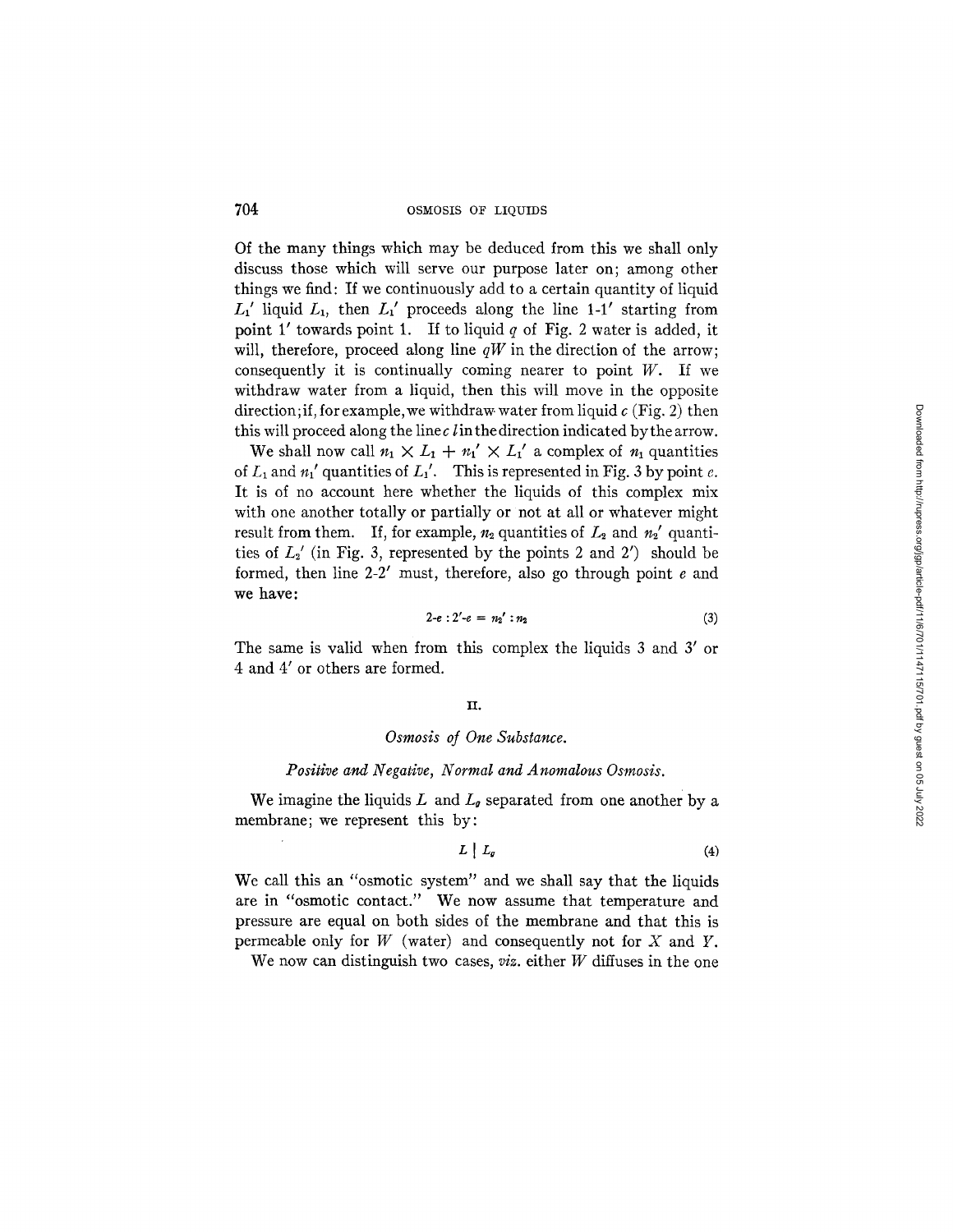or the other direction through the membrane or nothing happens. In the latter case the system is in "osmotic equilibrium;" then we may say also that the liquids are "isotonic" or that they have the same O.W.A. (osmotic water attraction).

If we imagine  $L_{\theta}$  to be represented in Fig. 2 by point g then we may put the question: what liquids have the same o.w.a. as liquid  $g$ ? We may deduce an infinite number of liquids satisfying this condition; they are all situated on a curve, going through point *g,* and indicated in Fig. 2 by  $a\ b$ . All liquids of this curve, therefore, have the same O.W.A. and are consequently isotonic; for this reason we call this curve an "isotonic curve." If we take the liquids f and g, for example, we consequently have the system:

$$
L_f \mid L_g \tag{5}
$$

in which no water diffuses through the membrane and which, therefore, is in osmotic equilibrium.

If we take, for example, the osmotic system

$$
L_{a} \mid L_{b} \tag{6}
$$

we have on the left side a liquid consisting of  $W + Y$  only and on the right side a liquid consisting only of  $W + X$ ; both, however, have the same o.w.A, and are, therefore, isotonic. Each of these liquids a and b is also isotonic with all other liquids of curve *a b,* consequently with liquids containing the three substances *X, Y,* and W.

It is evident now that in Fig. 2 an infinite number of isotonic curves may be drawn; we find in this figure the curves  $a_1$ ,  $b_1$ ,  $a$ ,  $b$ , and  $a_2$ ,  $b_2$ . All liquids of  $a_1$   $b_1$  have, therefore, the same O.W.A., also all liquids of a b and also those of  $a_2 b_2$ . The o.w.A. of the liquids of curve  $a_1 b_1$ is smaller, however, than that of curve  $a\ b$  and their o.w.a. is smaller again than that of the liquids of curve  $a_2$   $b_2$ . We now can show that the o.w.A, of the liquids of an isotonic curve grows, the farther this curve is away from point  $W$ .

We may among others deduce the following properties of those curves.

1. Two isotonic curves never can intersect or touch one another.

2. Every straight line going through point  $W$  intersects a curve in one point only.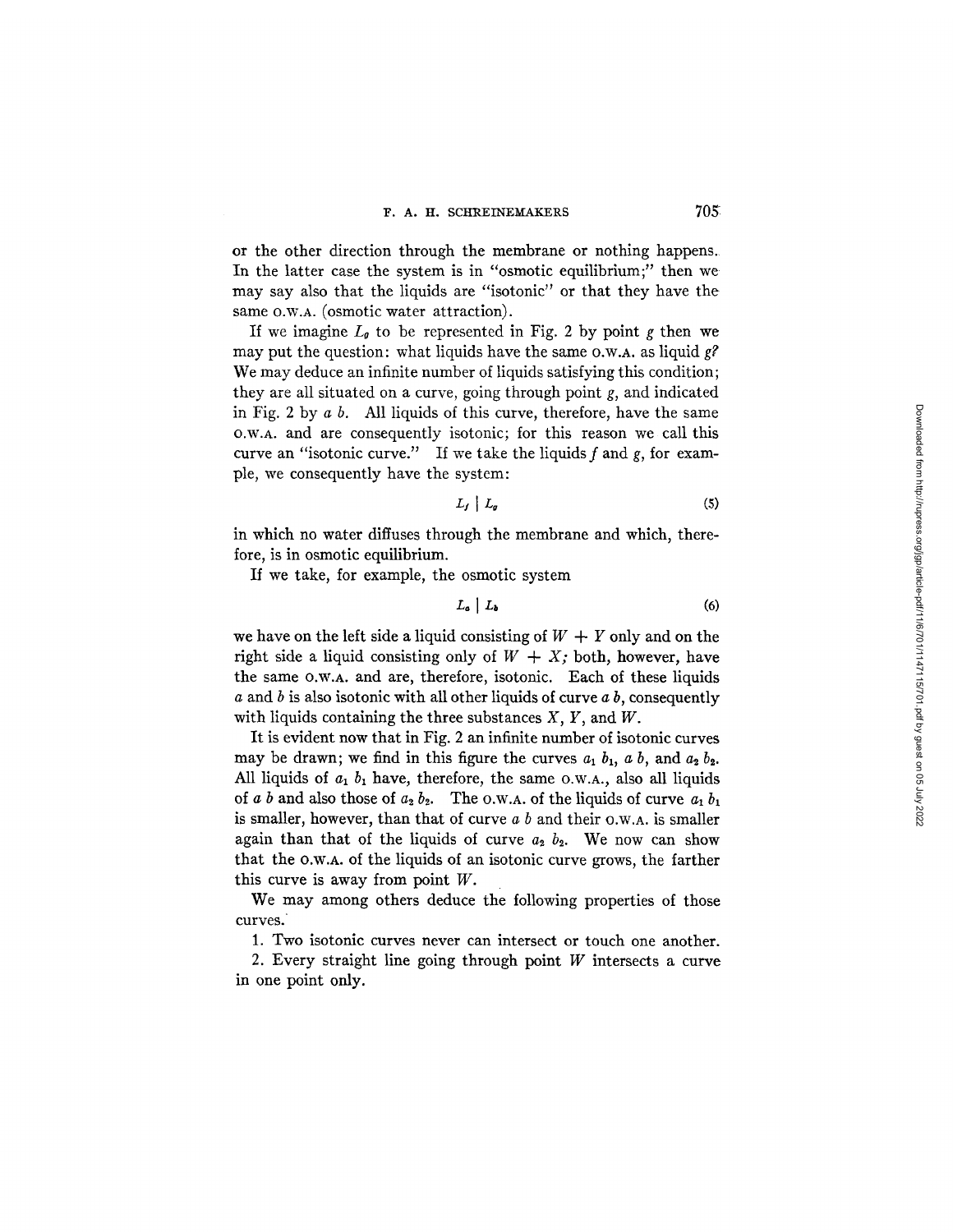3. The o.w.A, of the liquids of an isotonic curve is greater, the farther this curve lies from point W.

4. The isotonic curves are straight lines in the vicinity of point *W;*  at a greater distance they are curved and may take various shapes. We shall refer to this later on.

Now we may put the question: What will happen if we bring two liquids in osmotic contact with one another?

We can show now that: if both liquids have the same o.w.a. nothing happens; if both liquids have a different o.w.a. water diffuses from the liquid with the smaller O.W.A. towards that with the larger. This osmosis continues till both liquids get the same o.w.a.

An isotonic curve, for example *a b,* divides the triangle into two parts; from the above mentioned property, (3) follows: all liquids of field  $W$  a b have a smaller, and all liquids of field a  $b$   $X$   $Y$  have a larger  $o.w.a.$  than those of curve  $a\ b.$ 

If, therefore, we take the osmotic system:

$$
L_c \mid L_q \longrightarrow \tag{7}
$$

(Fig. 2) then the right side liquid has a larger O.W.n. than the left side liquid; consequently the water diffuses through the membrane towards the right, as has been represented in (7) by an arrow.

As liquid q absorbs water, it, therefore, proceeds along line  $q$  W in the direction of the arrow in Fig. 2; as liquid  $c$  loses water, it proceeds along line  $c \, l$  in the direction of the arrow in point  $c$ . Consequently the o.w.a. of liquid  $q$  decreases continuously *(viz.* it comes continuously on isotonic curves, which are situated closer to point  $W$ ; the o.w.a. of liquid c, however, increases continuously; the diffusion of the water will continue till both liquids get the same o.w.A.; this is the case when they come on the same isotonic curve. If we assume that  $a b$  is this curve, then at the end of the osmosis liquid  $c$  must come in g and liquid q in i. Consequently system  $(7)$  passes into the osmotic equilibrium:

$$
L_{g} \mid L_{i} \tag{8}
$$

(Fig. 2) in which no water diffuses any more through the membrane. Consequently during the osmosis liquid  $c$  has proceeded along the straight line  $c$  g and liquid  $q$  along the line  $q$  i; we call those lines the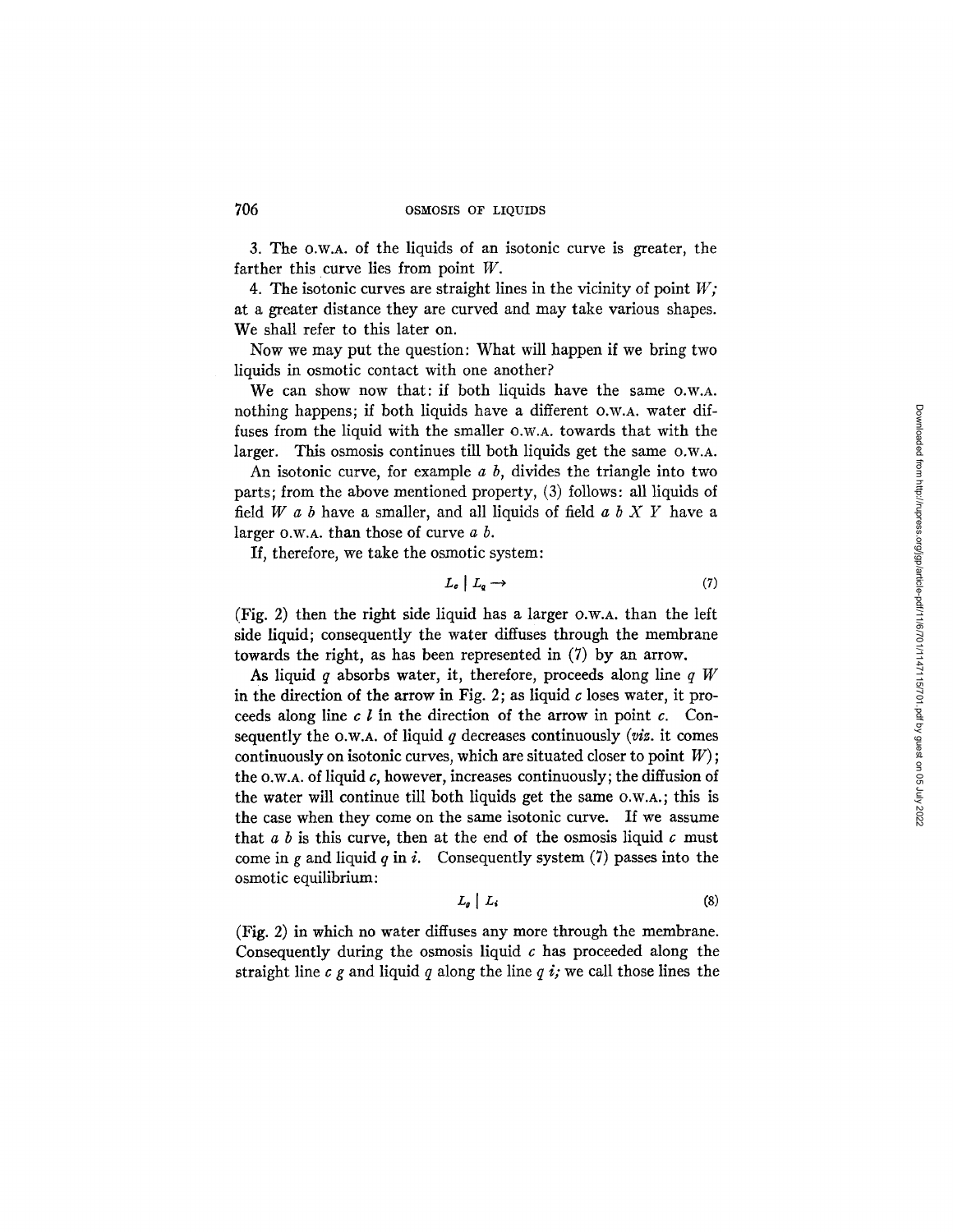"osmosis path" of the liquids or of the system. Later on we shall see that those paths are not straight lines, but curves, when more than one substance diffuses through the membrane.

From our considerations it follows that liquids with a similar  $W$ amount need not yet be isotonic. This is clear; as we can show that the O.W.A. also depends on the nature of the other substances, present in the liquid.

Let us take Fig. 2, for example, in which line  $d K$  is parallel to side  $X$   $Y$ , so that all liquids of this line have the same  $W$  amount. On this line we take a liquid,  $h$ . Of all other liquids of this line  $d K$ there is, therefore, only one, *viz. f*, which has the same O.W.A. as liquid  $h$ . All liquids which are situated between  $f$  and  $h$  have a smaller  $o.w.A.$  than liquid  $h$  and all which are situated either between d and f or between K and h have a larger O.W.A. than liquid h.

Consequently if we take a liquid  $u$  between  $f$  and  $h$  we have a system:

$$
L_u \mid L_h \longrightarrow \tag{9}
$$

in which the water diffuses towards the right; if we take  $u$  between  $d$  and  $f$  or between  $K$  and  $h$ , we have a system:

$$
L_u \mid L_h \leftarrow
$$
 (10)

in which the water goes through the membrane towards the left. In both systems (9) and (10) the liquids on the left and the right side of the membrane have the same  $W$  amount; yet in (9) water diffuses towards the right and in (10) towards the left. Consequently it is apparent from this that if two liquids with a similar  $W$  amount are in osmotic contact with one another, in most cases diffusion of water will occur after all.

It is also possible that the water diffuses from a liquid with smaller W amount towards a liquid with larger W amount. Let us, for example, take the system:

$$
L_p \mid L_h \longrightarrow *) \tag{11}
$$

(Fig. 2) in which the left side liquid  $p$  has a smaller W amount than the right side liquid  $h$ . If, however, we imagine an isotonic curve through  $\dot{p}$ , then we see that this is situated closer to point W than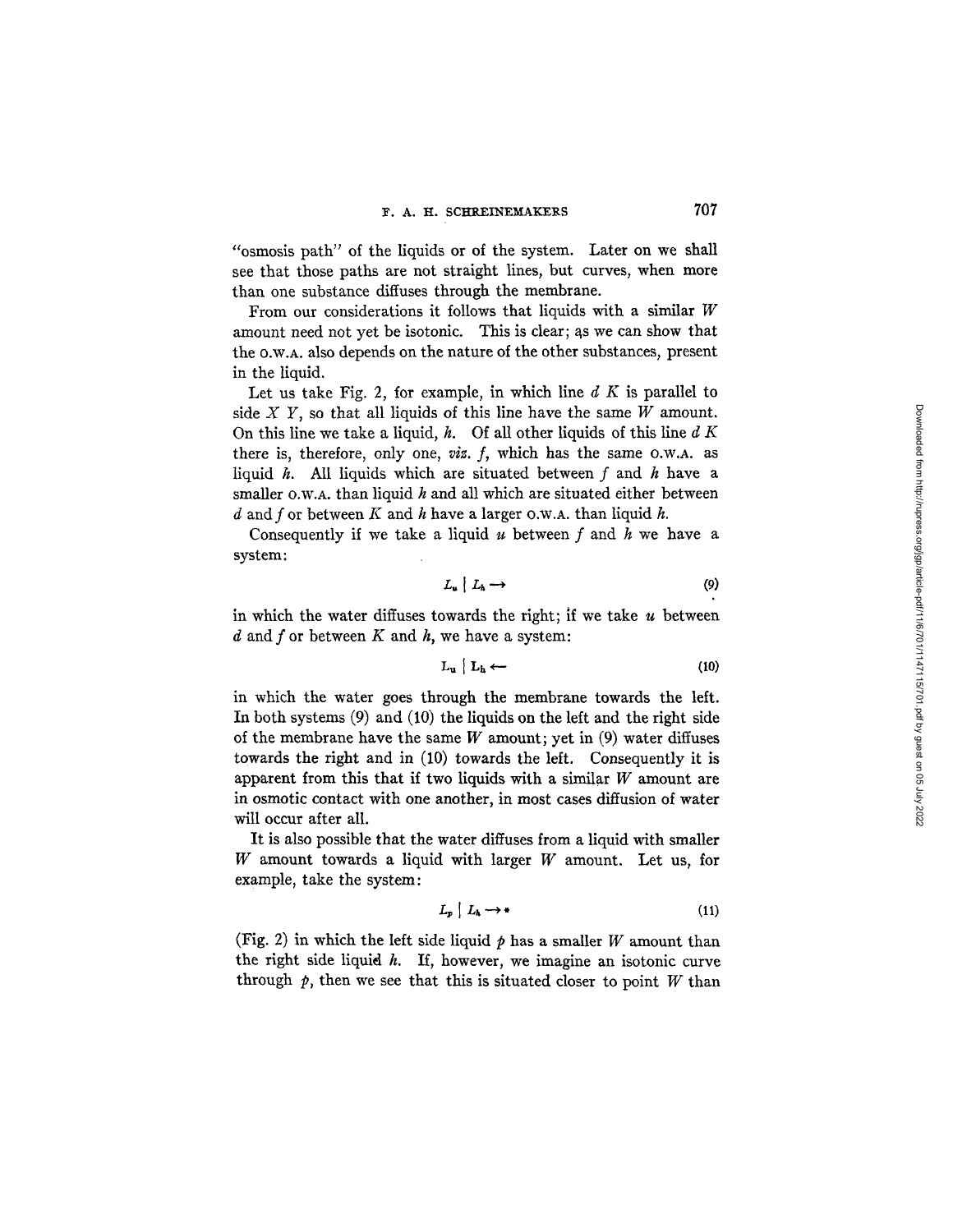curve  $a \, b$  on which point  $h$  is found. Consequently liquid  $h$  has a larger o.w.A, than liquid *p;* therefore, in (11) the water diffuses towards the right, that is to say from the liquid with the smaller to the liquid with the larger  $W$  amount.

In order to distinguish easily the many cases which may occur with the osmosis of one, but especially of more substances, we shall use some signs. We shall indicate by the sign  $\lt$  that the left side liquid has a smaller amount of  $W$  than the right side liquid; consequently the sign  $>$  indicates that the left side liquid has a larger amount of W. We now distinguish four cases. The first two we represent by

$$
\begin{array}{cccc}\n(a) & & & & & & \\
\leftarrow & & & & & \\
\leftarrow & & & & & \\
\hline\n\end{array}
$$
\n
$$
\begin{array}{cccc}\n\leftarrow & & & & & \\
\leftarrow & & & & & \\
\hline\n\end{array}
$$
\n
$$
\begin{array}{cccc}\n\left(12\right) & & & \\
\leftarrow & & & & \\
\hline\n\end{array}
$$

In both cases the liquid on the left side of the membrane has, therefore, a smaller  $W$  amount than the liquid on the right side; the arrows indicate the direction, in which the water diffuses.

In the first case, therefore, the water diffuses from a liquid with larger to a liquid with smaller  $W$  amount; we call this a "positive" osmosis.

In the second case the water diffuses in the opposite direction, *viz.* from the liquid with smaller to that with larger W amount; we call this a "negative" osmosis. In order to make this strike the eye at once, we shall henceforth put an asterisk with arrows, which indicates a negative osmosis.

The two other cases are:

(b) > > (13)

Intrinsically they absolutely resemble the first two; the only difference being that now the left side liquid has a greater W amount than the right side liquid. Indeed, in the first of these cases the osmosis is negative, in the second positive. In (11) we have already discussed an example of negative osmosis; this is indicated by the sign \* with the arrow.

As, during the osmosis, the liquids are changing their concentrations all the time, we shall also represent those changes by schemes. Later on, especially when more substances diffuse, we shall see that this will give us a clear survey. We assume that the liquid on the left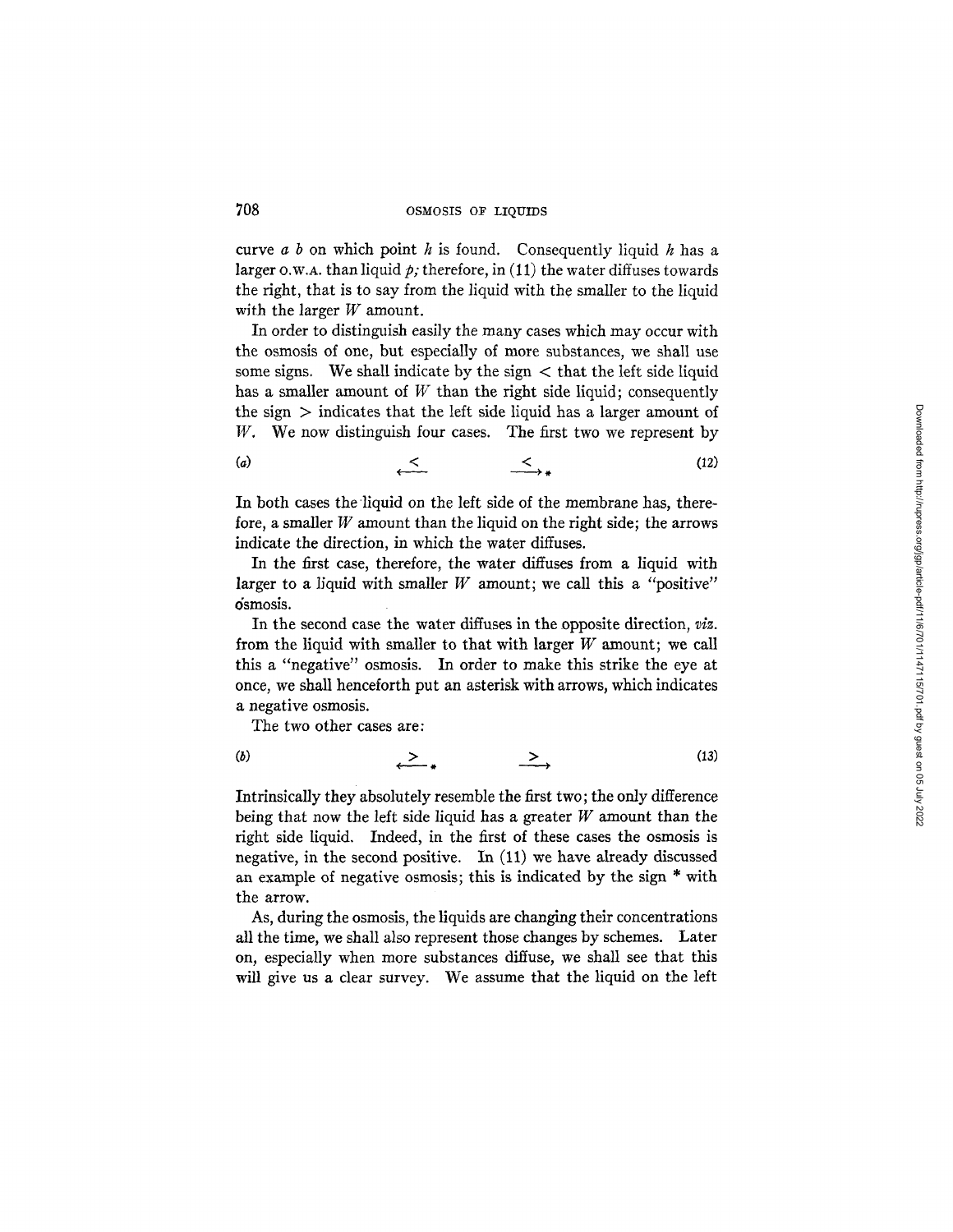side of the membrane has a smaller  $W$  amount than the liquid on the right side. We now distinguish four cases:

1. During the osmosis the amount of  $W$  increases on the left side of the membrane and decreases on the right side. We represent this by

$$
\uparrow \langle \downarrow \rangle \tag{14}
$$

The left side arrow which is pointed upward indicates that the amount of  $W$  of the left side liquid increases; the right side arrow which is pointed downward indicates that the amount of  $W$  of the right side liquid decreases.

2. The  $W$  amount of both liquids increases; we represent it by

$$
\uparrow \langle \uparrow \ast \tag{15}
$$

To the meaning of the sign \* we shall refer later on.

3. The W amount of both liquids decreases,

$$
* \downarrow \langle \downarrow \rangle \tag{16}
$$

4. The W amount of the left side liquid decreases and that of the right side liquid increases

$$
\ast \downarrow \lt \uparrow \ast \tag{17}
$$

In subsequent communications we shall discuss experimental examples of such cases.

Now we shall say:

A. The  $W$  amount of a liquid changes "normally" (1) if it increases when the liquid on the other side of the membrane has a larger amount of  $W$ ; (2) if it decreases when the liquid on the other side of the membrane has a smaller amount of W.

B. The  $W$  amount of a liquid changes "anomalously" (1) if it increases although the liquid on the other side of the membrane has a smaller amount of  $W$ ; (2) if it decreases, although the liquid on the other side of the membrane has a larger amount of  $W$ .

All we have discussed above as regards the  $W$  amount of a liquid, is valid also for its  $X$  and  $Y$  amount. We see that in scheme (14) both liquids change normally; now we shall say that the system changes normally-normally.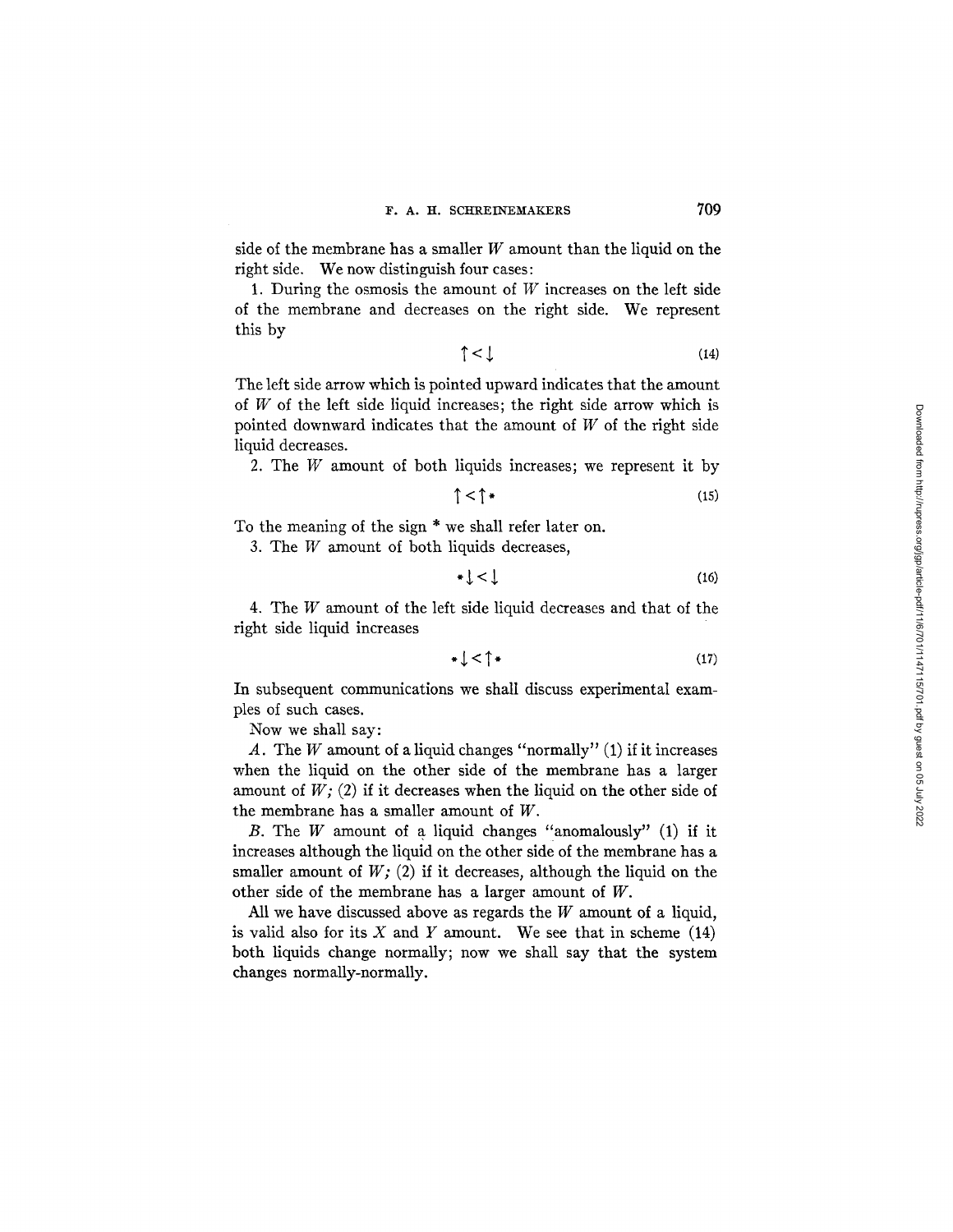In scheme (15) the left side liquid changes normally, the right side liquid, however, changes anomalously. In order to make this clear at once, we put an asterisk near the arrow, which indicates an anomalous change of a concentration. We say that this system changes normally-anomalously.

In scheme (16) we shall say that the system changes anomalouslynormally.

In scheme (17) it changes anomalously-anomalously.

Of course, the words normal and anomalous should not lead us to look upon the one phenomenon as more normal than the other.



We imagine the liquids  $L_1$  and  $L_1'$  of the osmotic system

$$
L_1 \mid L_1' \tag{18}
$$

(Fig. 3) to be represented by the points 1 and 1'. If curve  $a$  4-4'  $b$ is an isotonic curve, then it follows that the right side liquid  $L_1$ <sup>1</sup> will have a larger o.w.A, than the left side liquid  $L_1$ , consequently the water diffuses toward the right. The left side liquid loses water; consequently starting from point 1 it goes in the direction of the arrow; the right side liquid, which absorbs water, must go in the direction of the arrow starting from point  $1'$ . When both liquids on curve  $a$  b get the same o.w.A, then the left side liquid  $L_1$  will proceed along the line 1-4 and the right side liquid along the line  $1'$ -4'.

If the left side liquid is at a certain moment somewhere in a point  $u$  of the line 1-4, then the right side liquid is somewhere in a point  $u'$  of the line 1'-4'. Those points u and u' are not situated arbiDownloaded from http://rupress.org/gp/article-pdf/11/6/701/1147115/701.pdf by guest on 05 July 2022 Downloaded from http://rupress.org/jgp/article-pdf/11/6/701/1147115/701.pdf by guest on 05 July 2022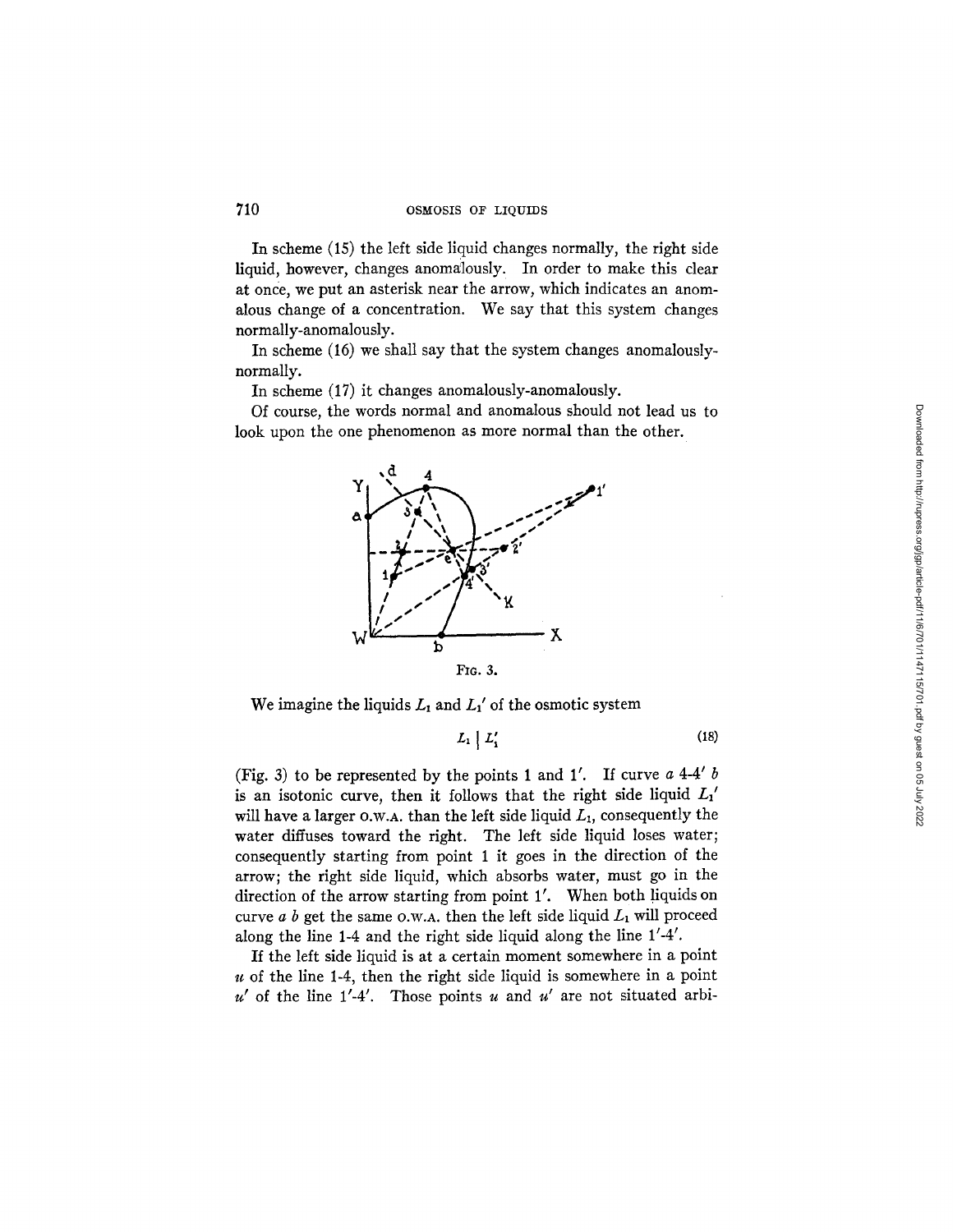trarily, however, for if we have  $n_1$  quantities of  $L_t$  and  $n_1$ ' quantities of  $L_1'$ , then, as we have seen before, the complex  $n_1 \times L_1 + n_1'$  $\times L_1'$  is represented by a definite point e of the line 1-1'; as the liquids u and u' arise from this complex, the line u u' must always go through point e. If liquid u is found in 2, then  $u'$  must be in point 2'; when liquid u is found in 3, then  $u'$  must be in point 3', etc.

During this osmosis the  $X$ ,  $Y$ , and  $W$  amounts of the liquid change; we shall begin by considering the  $X$  amount.

From Fig. 3 it appears that the  $X$  amount of the left side liquid increases from point 1 until 4; the  $X$  amount of the right side liquid decreases from point  $1'$  until  $4'$ . We also see that the X amount of the left side liquid during all the osmosis is smaller than that of the right side liquid. Consequently we can represent this by

$$
\uparrow \langle \downarrow \tag{19}
$$

We can say, therefore, that the  $X$  amount of the liquids changes normally-normally.

From Fig. 3 it appears also that the  $Y$  amount of the left side liquid increases from point 1 until point 4 and that the Y amount of the right side liquid decreases from point  $1'$  until  $4'$ . We now imagine the line  $2-2'$  to be horizontal; we may now distinguish two cases.

If the left side liquid is found on part I-2 and the right side liquid, therefore, on  $1'$ -2' then the left side liquid must have a smaller Y amount than the right side liquid; consequently we get the scheme:

$$
1-2 \uparrow < \downarrow \tag{20}
$$

in which is indicated also that this is valid for part 1-2 of the path.

If, however, the left side liquid is on the part 2-4 and hence the right side liquid on  $2'$ -4' then the left side liquid has a greater Y amount than the right side liquid, we then have the scheme:

$$
2-4 \cdot \uparrow > \downarrow \ast \tag{21}
$$

Although the Y amount on the left side of the membrane is larger than on the right side, yet it increases on the left side and it decreases on the right side; hence the  $Y$  amount changes on part 2-4 anomalously-anomalously.

It appears from Fig. 3 that the W amount of the left side liquid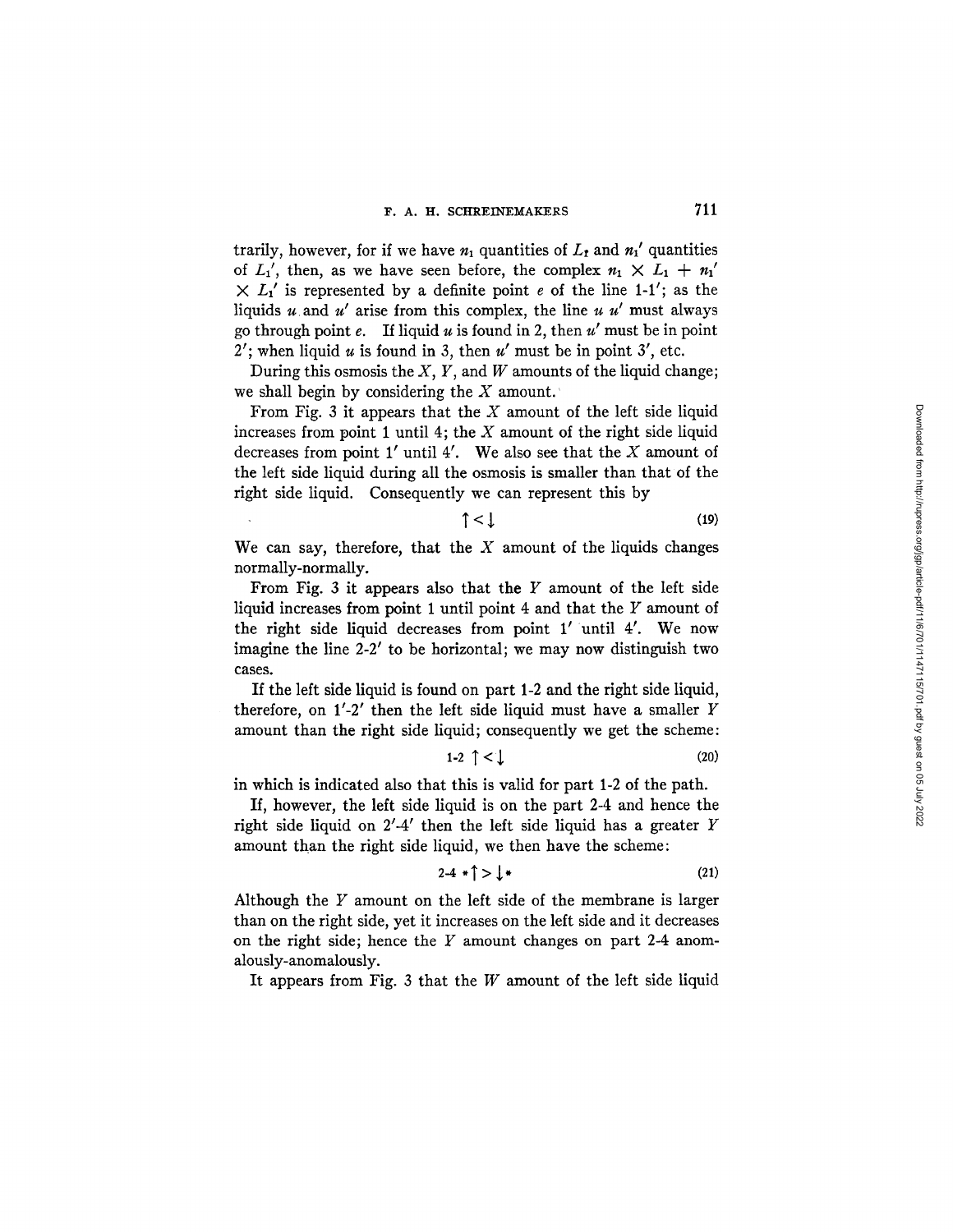decreases from point 1 until point 4; the  $W$  amount of the right side liquid increases from point 1' until point 4'. We now imagine the line d K to be parallel to the side *X Y,* which has not been drawn; we can distinguish two cases.

If the left side liquid is on part 1-3 and the right side liquid, therefore, on  $1'$ -3' then the left side liquid must have a larger W amount than the right side liquid, so that we have the scheme:

$$
1-3 \downarrow > \uparrow \tag{22}
$$

in which is indicated also the direction in which the water diffuses through the membrane.

If, however, the left side liquid is on part 3-4 then it has a smaller W amount than the right side liquid, which is then on part  $3'$ -4'; we then get the scheme:

$$
3-4 \xrightarrow{\ast} \downarrow \leq \uparrow \ast
$$
 (23)

Although the  $W$  amount is smaller on the left side of the membrane than on the right side, the water diffuses toward the right, notwithstanding; consequently we have a negative  $W$  osmosis; also both liquids change their  $W$  amount anomalously; consequently we might say that the system changes its  $W$  amount anomalously-anomalouslynegatively.

It is not necessary to use the horizontal arrows in the schemes (22) and (23), for it follows already from the vertical ones that the W amount decreases on the left side and increases on the right side, so that we may conclude that the water diffuses toward the right. If, however, more than one substance passes through the membrane, then, as we shall see later on, we are not allowed to draw a conclusion from the vertical arrows as to the direction in which the substance passes through the membrane; this conclusion might be totally mistaken and make it absolutely necessary to indicate this direction by a horizontal arrow.

We may summarize what has been deduced above in a single scheme (24)

Fig. 3 X Y W  
\n1-2 
$$
\uparrow
$$
  $\langle \downarrow \rangle$   $\uparrow$  W  
\n2-3  $\cdots$   $\uparrow$   $\rangle$   $\downarrow$   $\rangle$   $\uparrow$  (24)